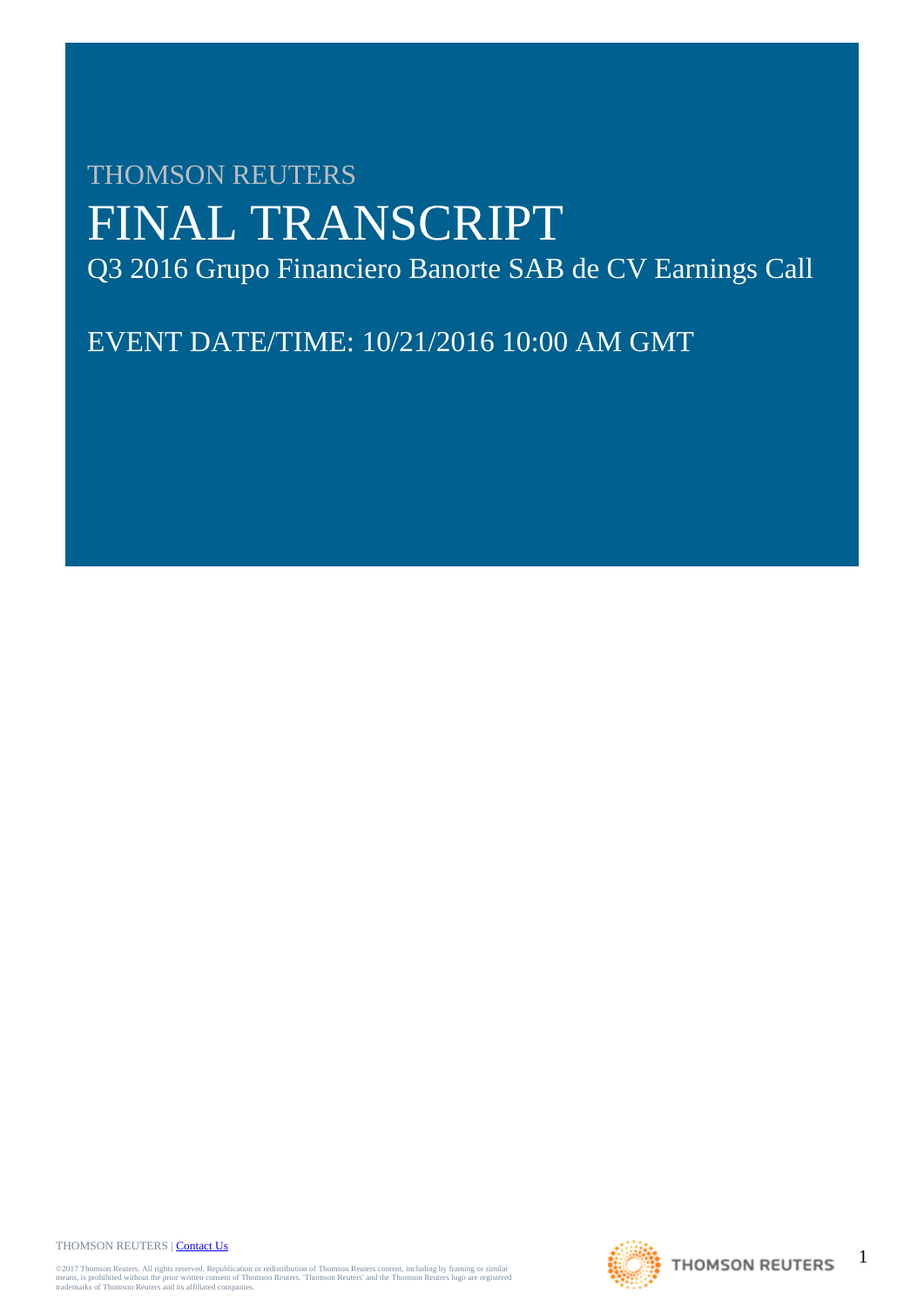# **CORPORATE PARTICIPANTS**

**Ursula Wilhelm** Grupo Financiero Banorte, S.A.B. de C.V. - Executive Director of IR **Marcos Ramirez** Grupo Financiero Banorte, S.A.B. de C.V. - CEO **Rafael Arana** Grupo Financiero Banorte, S.A.B. de C.V. - CFO/COO **Gabriel Casillas** Grupo Financiero Banorte, S.A.B. de C.V. - MD Economic Analysis **Manuel Romo** Grupo Financiero Banorte, S.A.B. de C.V. - MD, Products **Carlos Martinez** Grupo Financiero Banorte SAB de CV - MD, Retail Banking **Guillermo Chavez** Grupo Financiero Banorte, S.A.B. de C.V. - Chief Risk and Credit Officer

# **CONFERENCE CALL PARTICIPANTS**

**Tito Labarta** Deutsche Bank - Analyst **Carlos Macedo** Goldman Sachs - Analyst **Carlos Rivera** Citi - Analyst **Marcelo Telles** Credit Suisse - Analyst **German Velasco** BBVA - Analyst **Claudia Benavente** Santander - Analyst **Enrique Mendoza** Actinver - Analyst **Carlos Gomez** HSBC - Analyst **Ernesto Gabilondo** Bank of America Merrill Lynch - Analyst

# **PRESENTATION**

# **Operator**

Good day and welcome to the Banorte Third Quarter 2016 Earnings Conference. Today's conference is being recorded.

At this time, I'd like to turn the conference over to Ursula Wilhelm. Please go ahead.

# **Ursula Wilhelm** *Grupo Financiero Banorte, S.A.B. de C.V. - Executive Director of IR*

Thank you. Hello, everyone, and welcome to Grupo Financiero Banorte 2016 third quarter results. Since most of you have already seen our results, we'll take the opportunity to give you some qualitative comments on the numbers and answer questions you might have.

Presenting this morning is Marcos Ramirez, Chief Executive Officer, and with him are senior executives to support us in the Q&A session. Marcos, please go ahead.

# **Marcos Ramirez** *Grupo Financiero Banorte, S.A.B. de C.V. - CEO*

Good morning and thank you for your interest in Banorte. As you might have noticed, this has been a quite volatile year in global financial markets. Nevertheless [Banorte] Mexico continues to show strong growth, particularly in private consumption.

As it is shown in slide 2, this has been mainly due to the strong growth in bonds, formal employment and real wages in which workers continued to negotiate yearly increases around 4% with inflation rates below 3%. However, the solid third quarter results demonstrate the benefits of operating in a healthy economy. Moreover, policy rates hiked by 170 basis points since the end of last year which are gradually having a positive impact in [the working] but still making no harm to loan demand. The quarterly dynamics and all the operating trends are solidly moving in the right direction and we are set to deliver on the annual guidance targets that we committed for the year 2016.

On the slide 3, earnings per share of MXN1.79 grew 8% sequentially on MXN4.9 billion net profit for the quarter. Accumulated results continued to rose strongly at a 16% annual rate on solid evolution of the recurring business reflecting in an improving margin, adequate fee generation, and controlled cost of risk and expenses. The Group's main subsidiaries also posted strong earnings growth with the bank growing 14%, insurance growing 23%, the annuities company growing 58% and the leasing and factoring company growing 15%. Quarterly ROE for the Group grew 70 basis points reaching 14.1% while the bank's ROE expanded to 14.7%, which is 110 basis points versus the second quarter. This is for the bank.

#### THOMSON REUTERS | [Contact Us](http://financial.thomsonreuters.com/en/contact-us.html)

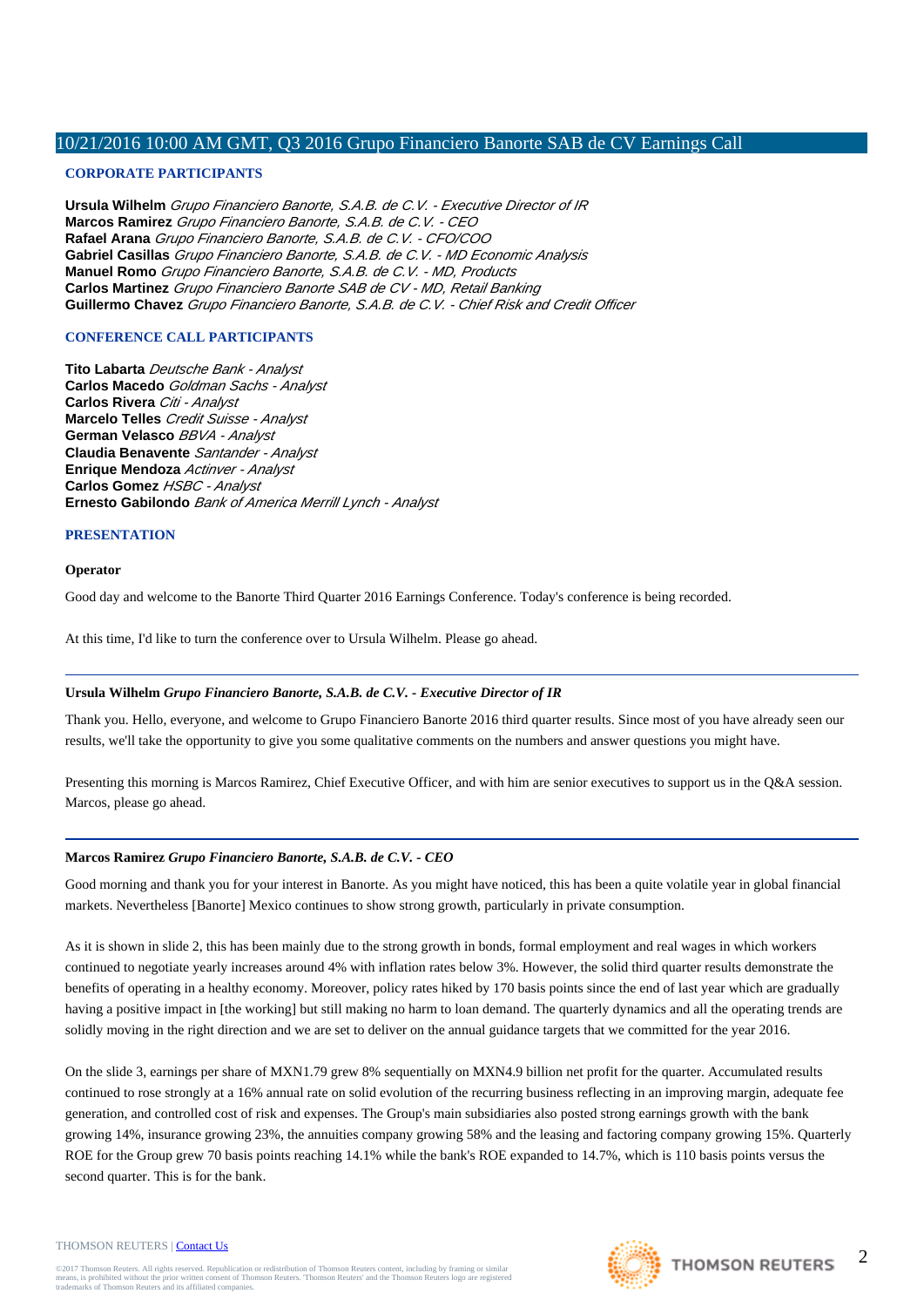On the slide 4, total revenue expanded nicely reaching a 6% sequential increase on the recurring business.

Net interest income grew 8% during the quarter beyond a 2% expansion in the loan book. [Higher pricing] of the balance sheet is already flowing through net interest income.

Income increased 3% during the period with fees from core banking activities growing 14% year on year as a result of incremental transaction volume and the higher share of consumer loans. Trading income was MXN722 million, above the MXN600 million guidance target with a solid contribution of revenue from client operations. Other income was MXN952 million, in line with the second quarter. Around 52% of it derives from the asset collection business. We also registered in this line MXN82 million of income from operating leases, which prior to the second quarter were part of the interest income.

Moving to the NIM, on the slide 5, the Group posted a strong NIM of 4.9% for the quarter, which is 35 basis points higher than the second quarter. While the balance sheet is asset sensitive, it takes several months for the different assets to react to market rates. At this point, it's fair to say that our pricing thus far comes from the rate hikes of December and February and it's associated to the floating rate investment book and the corporate, government and commercial loan books.

Deposits have also repriced. In fact, deposits react immediately to market rates, but we have been able to control the funding costs and so far it only increased 20 basis points. Consumer-related products have not adjusted prices upwards, yet in line with the market. This will likely take place, we hope, next year.

Moving now on to expenses on the slide 6, they increased 8% during the quarter. While this is the largest quarterly growth rate of the year. bear in mind that expenses are growing at an annual growth rate of 5%. And we are committed to maintain the annual expense growth in the range 4% to 6%. Expense increases are related to higher volume of transactions, higher peso expenses on dollar-denominated costs, amortizations of IT projects and variable comp on sales personnel. The cost to income ratio stood at 45.1% in the period, while higher than the prior quarter, it still is at a level where we are satisfied.

Moving to the loan book and asset quality on the slide 7, the credit portfolio expanded 2% during the quarter, but this growth rate is impacted by a decline in government loans. Excluding this book, the loan portfolio to the private sector expanded 14% year on year. We continued to see adequate loan demand both from the companies and individuals. The consumer portfolio shows strong sequential expansion across all products, reflecting our efforts to cross sell with our retail customers. The quality of the loan book continues to evolve positively and with stability.

Page -- chart 8, the non-performing loans ratio declined 10 basis points to 2.2% versus the prior quarter due to our client inaugural delinquencies and improvements in the P&L ratios of all loan books. Charge-offs also remained stable at 0.5%. The cost of risk for the quarter was 2.4% and provisions were 7% lower during the quarter on lower requirements related to loan deterioration.

Moving to other subsidiaries on the slide 9, insurance posted net income of MXN603 million in the quarter, growing 10% sequentially. While premiums declined in the quarter, this decline is related on the carryover effect of the accounting changes applied policies. Premium production this year is growing at an 8% rate excluding this effect. So, the bank assurance business continues to expand at a good pace as a result of the growth in the bank's mortgage and [order books].

As I said, the volatility in net income results of the Company are mainly attributed to the accounting changes on the life policies. AFORE's profits for the Group were MXN349 million. The annuities company posted net income of MXN137 million, 8% lower than the prior quarter on lower income on the investment book, but its earnings are 58% ahead of last year.

Moving to slide 10, on September 30, Banorte Bank issued \$500 million, 15 non-call 10 subordinated capital notes, which has well subscribed in the international market. The coupon was 5.75%. We are strengthening the capital adequacy ratio of the bank by an estimated 158 basis points and at a lower cost. We use part of the proceeds to repay a \$200 million subordinated bond that have occurred on October 13. The new note will be compared to the capital ratios of the bank as of October and therefore you will see the impact of the capital

#### THOMSON REUTERS | [Contact Us](http://financial.thomsonreuters.com/en/contact-us.html)

@2017 Thomson Reuters. All rights reserved. Republication or redistribution of Thomson Reuters content, including by framing or similar<br>means, is prohibited without the prior written consent of Thomson Reuters. 'Thomson Re means, is prohibited without the prior written consent trademarks of Thomson Reuters and its affiliated comp

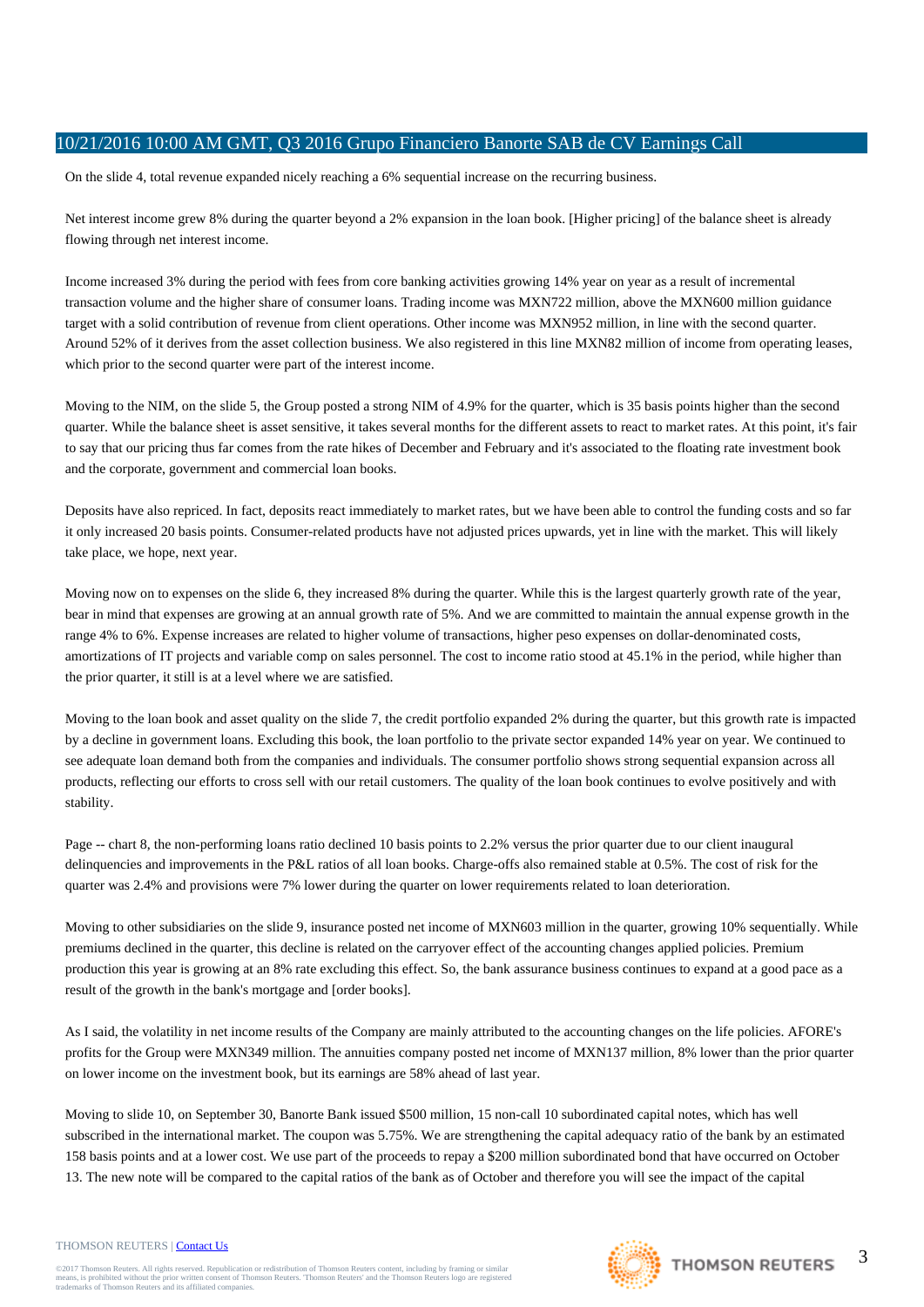adequacy ratio, the CAR, in the fourth quarter.

Looking ahead, a lot of people these days are thinking of the year 2017. So, we are doing the same. In this context, as usual, we will provide you with the next year's guidance in January in this conference call.

Now, I want to ask Rafael Arana to update you on a few changes that we have made to the legal structure of the Financial Group. Rafael, please go ahead.

# **Rafael Arana** *Grupo Financiero Banorte, S.A.B. de C.V. - CFO/COO*

Thank you very much, Marcos. Good morning to everyone. We have been communicating to the market some changes that we have made to the legal structure of the Group and its subsidiaries, yet I want to summarize them to you. They require multiple regulatory approvals which we've got and we are moving now to implementation.

If you may please move to slide 11 of the conference call presentation where you will see the structure that we are presenting to you. First, the credit card SOFOM merged with Banorte Bank back in May to align all the consumer related businesses under the Bank. Then we created our new sub-holding company called Banorte Ahorro y Prevision which is a subsidiary of the Financial Group and now is the owner of Seguros Banorte and Pensiones.

Lastly, the retirement savings company Afore XXI Banorte of which we hold a 50% stake and was a subsidiary of Benorte Bank now has become a subsidiary of Banorte Seguros through the new sub-holding Banorte Futuro. The objective of this organization is to align the legal structure to a similar structure by which the different businesses are managed and evaluated. There are no effects at the consolidated holding company arising from this reorganization.

With this we conclude and open the microphone to questions. Thank you very much.

# **QUESTIONS AND ANSWERS**

# **Operator**

Thank you. (Operator Instructions) Ernesto Gabilondo, Bank of America Merrill Lynch.

# **Ernesto Gabilondo** *Bank of America Merrill Lynch - Analyst*

Good morning, Marcos and congrats on your results. I have a couple of questions. In the other income line, can we say it was recurring income and how much can we expect the quarter on this line? On my second question, I would like to ask you about your point of view on the recent increase in interest rates given that it was 175 basis points in less than 12 months and from levels of 3%. Do you think that this could have an impact in loan growth or in asset quality next year? Can you share your thoughts on this for the industry and for Banorte? And which are the advantages of Banorte against competitors from a potential economic slowdown? Thank you.

# **Marcos Ramirez** *Grupo Financiero Banorte, S.A.B. de C.V. - CEO*

Ernesto, the recurring income will continue to be a steady growth as has been happening in the past. As you know since we start pricing the relationship with the clients on a usage basis and based upon the profitability of the client, we continue to see a continuous steady growth of that. This year recurring revenues will be around 28% growth year on year and we really think that's a sustainable pace of growth for us. So, we don't see anything that can really reduce the rate of growth with the fee income growing nicely and everything that is related to recurring earning right on what we expect with that.

The next one was the impact of interest rate on the loan growth.



 $\Delta$ 

#### THOMSON REUTERS | [Contact Us](http://financial.thomsonreuters.com/en/contact-us.html)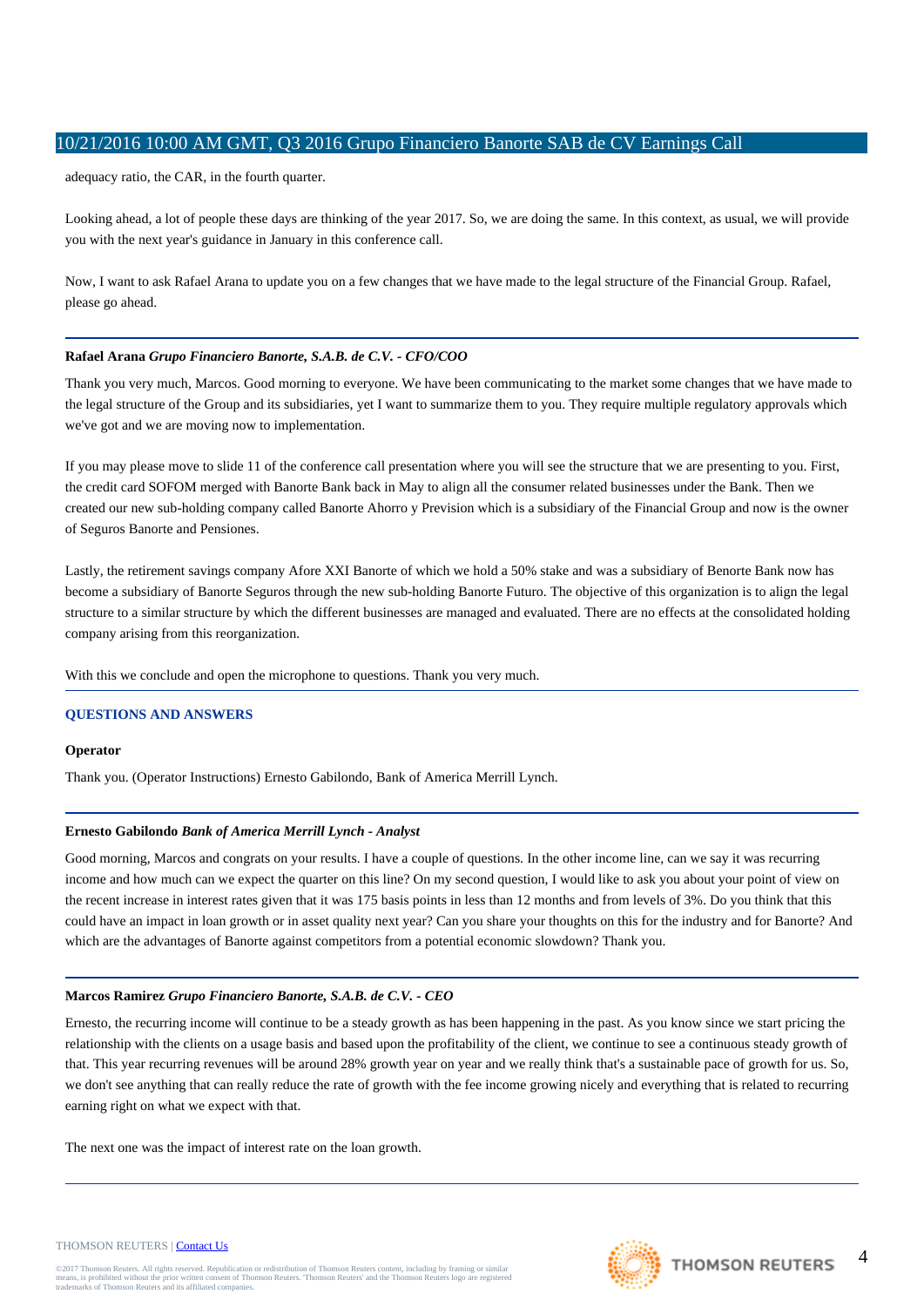**Ernesto Gabilondo** *Bank of America Merrill Lynch - Analyst*

Correct.

# **Gabriel Casillas** *Grupo Financiero Banorte, S.A.B. de C.V. - MD Economic Analysis*

Hi, Ernesto. This is Gabriel Casillas, Chief Economist. In order to answer the question of the recent increase in interest rate, I mean we've done some research -- historical research with real interest rates. So, in this context, as rates are in historical lows, it's going to take at least more or less like 300 basis points more of rate hikes to have -- to start -- to have some impact on non-performing loans and loan growth. So, in this context, we are not concerned about the 175 basis points so far.

And with respect to your question of competitive advantage Banorte. I'm going to go to the second part of that question with respect to the potential slowdown. We were already expecting a slowdown in the second half of the year in the economy, mainly due to the very significant government budget cuts. Remember that this year the government has conducted three budget cuts, 0.5% at the beginning of the year, then 0.7% of GDP in February and then 0.2% in June. And actually they have been quite fast and implemented these budget cuts. In this context, well, this has implied a slowdown in the economy -- in the overall economy.

However, if you take a look to private consumption, to retail sales, they continue to grow at a good pace mainly because of what Marcos said at the beginning of the call, because formal employment continues to increase and because real wages have continued to increase as well. So in this context, given that this overall economy is more because of the government budget cuts and the rest of the economy continues to do well, we are not quite concerned of that.

Moreover, for year 2017 we are expecting a slightly higher growth of economy mainly due to two things. One, because manufacturing, as you know, in the US manufacturing and production might have grown 0% this year and more or less everybody is expecting to grow between 1.5% and 2% next year. In this context, we believe that this will help the export sector in Mexico. And on the domestic demand one important thing is that the government -- I mean, yesterday, as you know, the Congress in Mexico approved the revenue part of the budget. And in this context it seems that -- I mean everything else is going to be approved in line with what the Ministry of Finance said.

Having said this, the budget cut that the government is proposing to do next year of MXN240 billion, actually a lot of it has been done this year already. So you will have out of that only a budget cut of around MXN76 billion. So less risk on consolidation and better improvement in manufacturing in the US, these two things might actually help the Mexican economy to grow a little bit more compared to this year. For this year we are expecting a 2% growth in GDP and for next year, 2.3%. I hope I have answered your questions, Ernesto.

# **Ernesto Gabilondo** *Bank of America Merrill Lynch - Analyst*

Yes, thank you very much, Gabriel.

# **Marcos Ramirez** *Grupo Financiero Banorte, S.A.B. de C.V. - CEO*

On the next one, Ernesto, that you mentioned, the slowdown, as you know we have been very careful on the loan growth. There have been also at a point of time some concerns whether they were -- looking at our competitors that they were growing at a much faster pace. But we really anticipate since the beginning of the year and the guidance that we feel comfortable growing at a rate of pace from 11% to 13% with emphasis on the consumer book.

As you have seen, we have really reinstated a pretty good growth in commercial and corporate. Also the SME book is growing again at 8% on a very healthy basis. So we feel confident and all our projections are for the long run, to the 2020 we are really expecting loan growth around 11% to 13%. We have never anticipated any exponential or aggressive growth on the book. So we feel that at this pace we can really control the cost of risk and we can control the NPL formation and produce strong profits for the bank.

So we don't see anything. And as Gabriel mentioned, we continue to see a steady pace also in GDP, so nothing spectacular. But I think very

# THOMSON REUTERS | [Contact Us](http://financial.thomsonreuters.com/en/contact-us.html)

@2017 Thomson Reuters. All rights reserved. Republication or redistribution of Thomson Reuters content, including by framing or similar<br>means, is prohibited without the prior written consent of Thomson Reuters. 'Thomson Re means, is prohibited without the prior written consent trademarks of Thomson Reuters and its affiliated comp

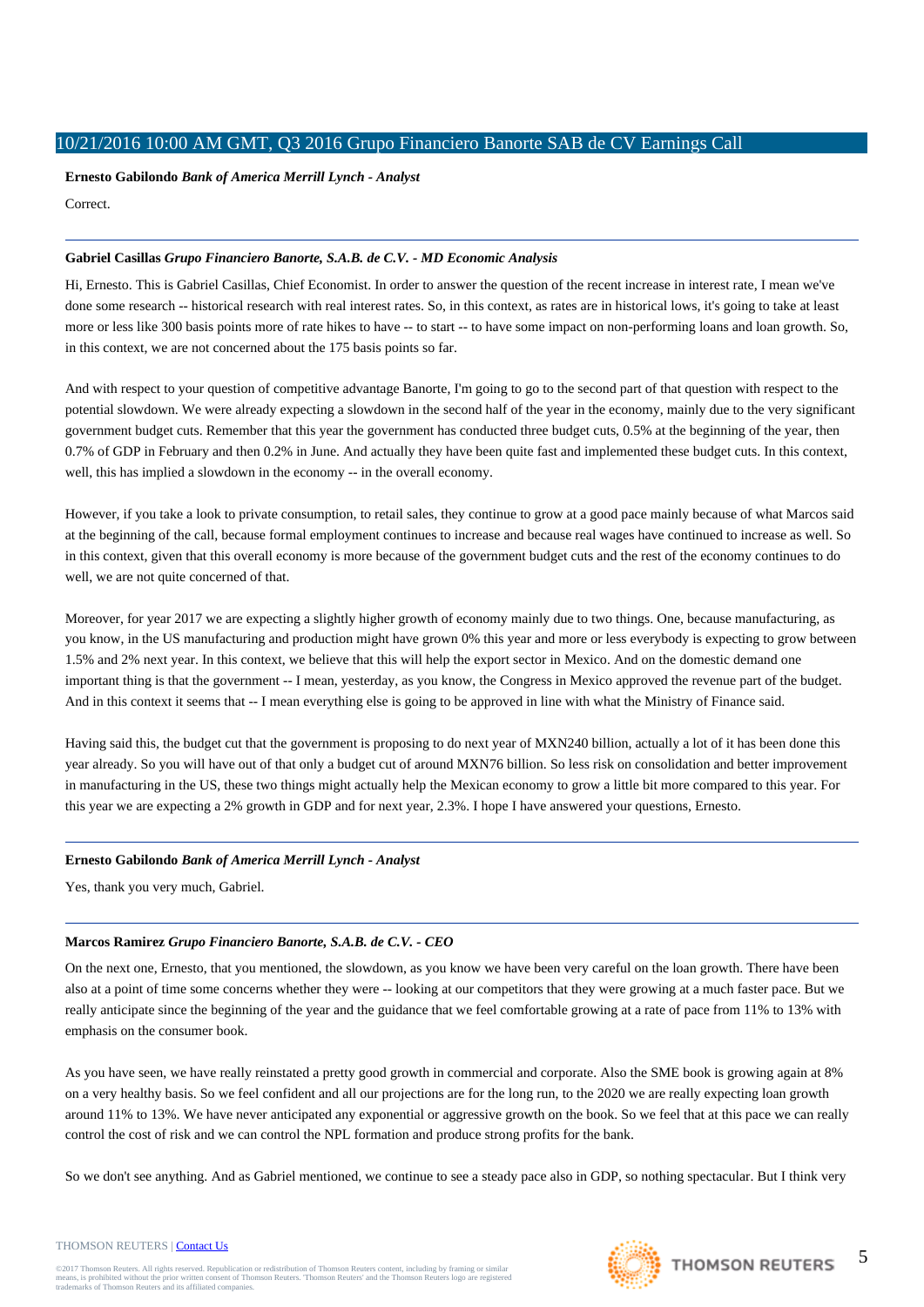predictable 2.1%, 2.2% and that's why we really set up all the loan growth and all the expectations for growth on the loan book.

### **Operator**

Tito Labarta, Deutsche Bank.

### **Tito Labarta** *Deutsche Bank - Analyst*

Thank you for the call. A couple of questions also. Just first on the margins, you mentioned you've benefited from the increase in rates, but you haven't fully reflected the September hike. So, just want to get a sense how much more room is there for further margin expansion from the increase in rates and also from the shifting loan mix, if you can give some more color on that?

And then my second question in terms of asset quality, we saw a slight improvement this quarter. Do you think there could be further improvements in terms of NPLs going forward and what would that mean then for the cost of risk? Could it come down from these levels or are you comfortable with this 2.3%, 2.4% cost of risk? Thank you.

# **Gabriel Casillas** *Grupo Financiero Banorte, S.A.B. de C.V. - MD Economic Analysis*

Tito, good morning. On the margin as we stated on the note, we will continue to see an expansion of the margin because what you really see now is the effect that happened on the hike that happened in past December and January. So, yes, we will continue to see an expansion of the margin. We already took the hit on the 20 basis points that Marcos mentioned on the cost of funds. But the growth in demand deposits and the mix continues to be very, very strong and healthy. So, we continue to see an expansion on the margin for the remaining of the year and continue to be on the next year. As the effect as you well said hike rates and also because of the mix and the cost of funds.

On the asset quality, yes, you will continue to see that as we mentioned in the second quarter conference that usually credit cards peak in the second quarter because it's basically when people comes back from vacation and they fill the cards. Now, they start to really pay again and get ready for the holiday season. So, you will continue to see a slight improvement on the credit cards. And everything else compared on the commercial, on the SME, on the corporate we'll continue to do well. As you can see, the mortgage book continued to be extremely healthy and on the same the car loans. So, we haven't seen any -- we are very vigilant on the payroll as we have mentioned to you in previous calls, but that's stabilizing and really the origination is performing better than the former vintages. So, yes, we see that on the NPL and NPL formation we will see an improvement and the cost of risk we feel comfortable to staying at 2.2% to 2.4%, that's where we think the cost of risk will stay.

#### **Tito Labarta** *Deutsche Bank - Analyst*

That was very helpful. Just one follow-up on the margins, just in terms of trying to quantify how much more upside, another 10 basis points to 20 basis points do you think is reasonable or could it be even more than that, given that (multiple speakers)?

# **Rafael Arana** *Grupo Financiero Banorte, S.A.B. de C.V. - CFO/COO*

I would say that from 15 basis points to 20 basis points is a reasonable number.

#### **Operator**

Carlos Macedo, Goldman Sachs.

#### **Carlos Macedo** *Goldman Sachs - Analyst*

A couple of questions here. One is a follow-up from the Ernesto's call. I appreciate the fact -- and also Tito's. I appreciate the fact that you have been very conservative and diligent in monitoring your asset quality and that your growth, for that reason, has not been exponential as

#### THOMSON REUTERS | [Contact Us](http://financial.thomsonreuters.com/en/contact-us.html)

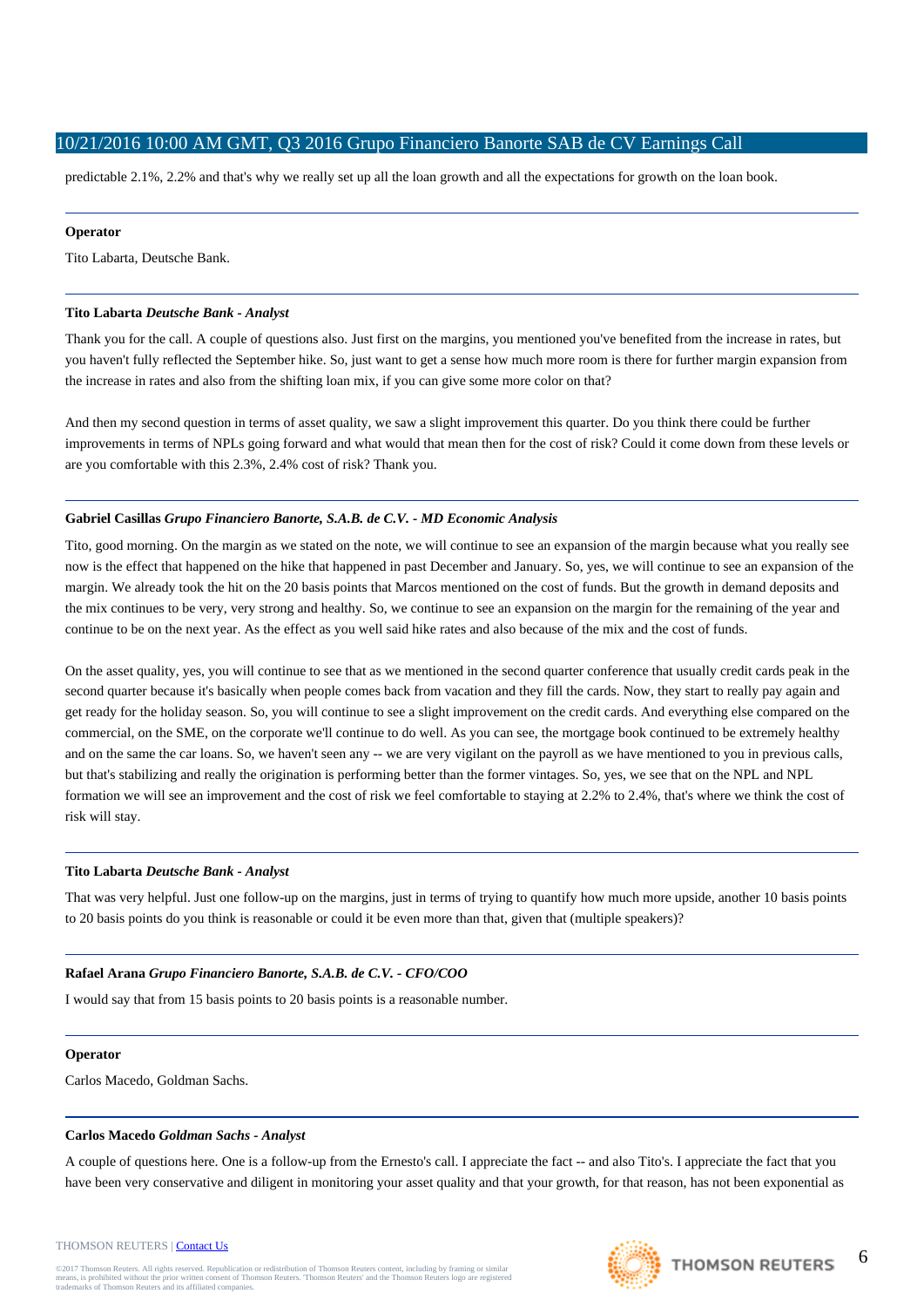you said. But your competitors have been growing at a very fast pace and the economy at the margin is slowing for the consumer. Consumer confidence is lower, consumer expenditures have declined for two consecutive quarters. So my question is given the setup, if your competitors start seeing weaker asset quality, could there be any contagion, even though you have been conservative given that many of your clients have accounts in other banks as you mentioned before?

Second question is a little bit more specific. Looking at your funding, the money market deposits declined significantly this quarter and the third party deposits increased significantly roughly by the same amount. Could you comment a little bit about the strategy there and really what these third-party deposits are? Thanks.

# **Rafael Arana** *Grupo Financiero Banorte, S.A.B. de C.V. - CFO/COO*

Let me go -- as you mentioned on the contamination potential, that's always true. But as you know, the information that we currently have from the Credit Bureau allow us to really monitor the performance or behavior of our clients with us and our clients with other banks. So, we are very vigilant and we are very, very careful on that part that happened. Yes, we are monitoring that and we will react immediately when we see and start seeing some deterioration there. We haven't seen anything on the origination front. The origination front is performing better than in the other bank business as I mentioned before.

So, the other point that you mentioned about the funding piece, remember that we have been growing the deposit book at a faster pace than the loan book. So, that has allowed us to really reduce some of the expensive deposit accounts that we had in the past. That number was close to MXN9 billion. That will reduce because it was convenient for us to really go and convert that into a cheaper deposit base. That should also allow us to really weather the increase by the interest rate hike of 20 basis points because we really reduced the exposure that we have to higher interest deposit that we had in the past. That was close to MXN9 billion as you well noted.

# **Carlos Macedo** *Goldman Sachs - Analyst*

Actually the number is closer to MXN25 billion. I'm just wondering -- because it looks like you migrated from one line to the other. Just trying to understand if that's the case or if this is just a more strategic or if it just is a coincidence.

# **Rafael Arana** *Grupo Financiero Banorte, S.A.B. de C.V. - CFO/COO*

No -- yes, I will comment about this and let me just transfer this to Manuel Romo, the Head of Products. He will continue to explain you the MXN9 billion plus the remains of what you mentioned about the [MXN11 million] more.

# **Manuel Romo** *Grupo Financiero Banorte, S.A.B. de C.V. - MD, Products*

Yes, thank you, Rafael. Carlos, good morning. The driver behind this is a clear strategy in which we are switching the efforts, the commercial efforts of the retail bank towards cheaper funding. So, the money market piece is no longer being one of the premier products that is being marketed throughout all the segments of the individual. We are focusing on cheaper cost of funding and that is part of the value proposition that we're really changing into the markets.

That's why you see a higher growth into the low cost of funding DDA investment funds, that kind of thing and lower growth into the money market, which is basically focused into corporate and wholesale customers. That's basically the driver behind it. As Rafael was mentioning as much as we can focus there we're having great growth, great results and financial results at the cost of funding.

# **Rafael Arana** *Grupo Financiero Banorte, S.A.B. de C.V. - CFO/COO*

(multiple speakers) consumer confidence also.

#### THOMSON REUTERS | [Contact Us](http://financial.thomsonreuters.com/en/contact-us.html)

@2017 Thomson Reuters. All rights reserved. Republication or redistribution of Thomson Reuters content, including by framing or similar<br>means, is prohibited without the prior written consent of Thomson Reuters. 'Thomson Re means, is prohibited without the prior written consent trademarks of Thomson Reuters and its affiliated comp

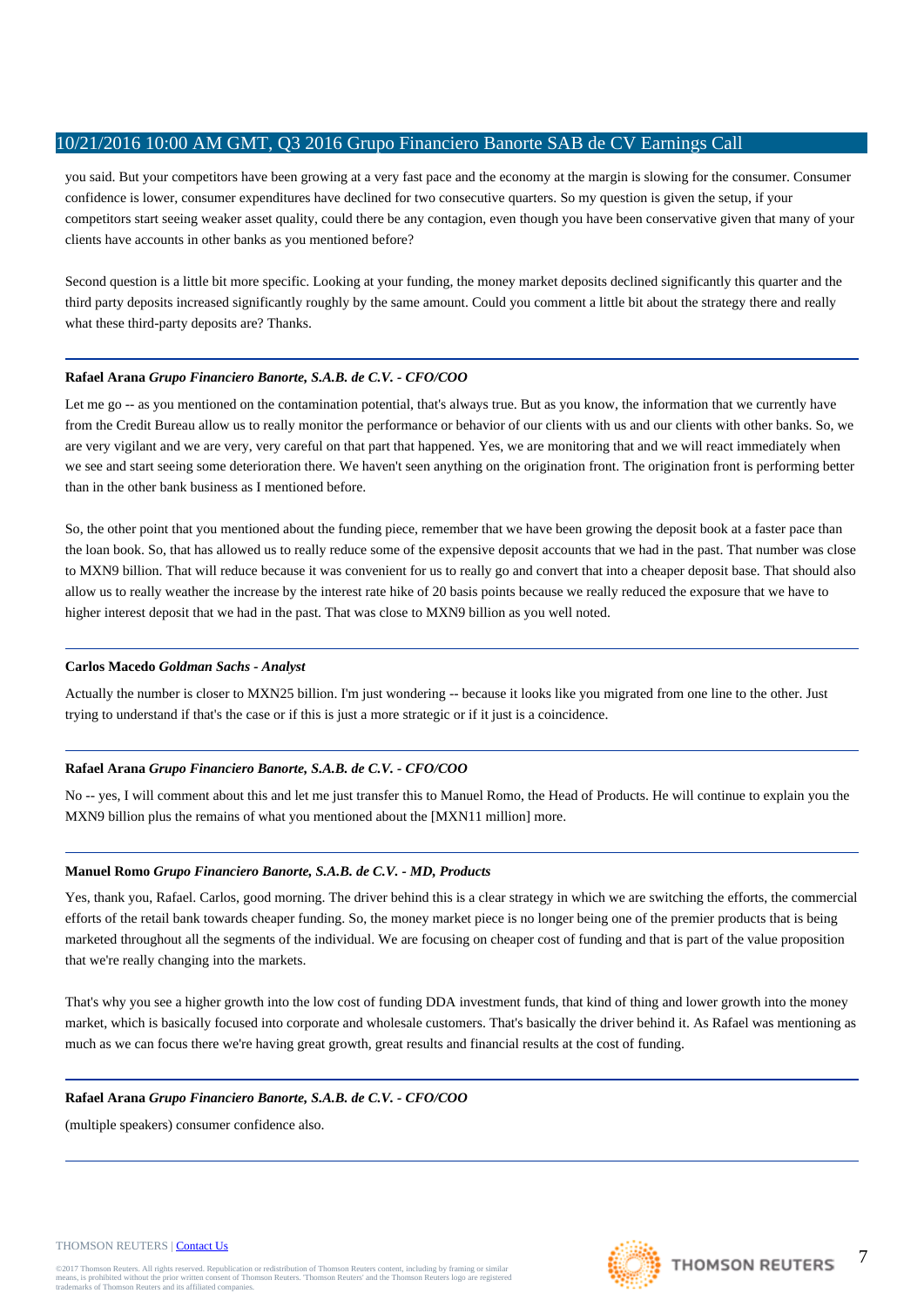### **Marcos Ramirez** *Grupo Financiero Banorte, S.A.B. de C.V. - CEO*

But did you have another question please?

# **Carlos Macedo** *Goldman Sachs - Analyst*

No, just trying to understand so that third-party deposits are just -- instead of money market, it's almost as if they were assets under management than an asset manager, right?

### **Ursula Wilhelm** *Grupo Financiero Banorte, S.A.B. de C.V. - Executive Director of IR*

That's right. Those third-party deposits are assets under management.

#### **Carlos Macedo** *Goldman Sachs - Analyst*

Okay.

### **Marcos Ramirez** *Grupo Financiero Banorte, S.A.B. de C.V. - CEO*

Yes, probably that was so at the network. We, as Manuel said, we switched that into investment funds and chit funding and we've been quite successful in that.

#### **Gabriel Casillas** *Grupo Financiero Banorte, S.A.B. de C.V. - MD Economic Analysis*

And as Marcos was saying, Carlos, I would like to add -- this is Gabriel Casillas -- I would like to add something about consumer confidence. Two things; on the one hand, you know that the correlation between consumer confidence and retail sales or private consumption, more hard data, it's very low. I mean, it's very difficult to make an assessment between one and the other, either a contemporaneous time or even with lags.

Now having said this, on the other hand, you have the purchasing power component of that consumer confidence that this is the one that holds some correlation with some lags with the hard data. This has been used in the past like before 2006 all held at very high correlation with exchange rates and then later on correlation with exchange rate was lost and actually it was highly correlated with inflation. What interesting happening lately is that since the exchange rate has reacted so violently in the people's minds now the exchange rate has become once again a part of their concerns. So because of this and the US election, we think that consumer confidence has been suffering.

However, we do think that as we have seen a very low pass-through from the exchange rate inflation that we will get back to have these high correlation between the purchasing power and inflation and a very low correlation with the exchange rate and consumer confidence will improve. However, as I said, it's very difficult to have -- to assess any sort of [causality] between consumer confidence and the hard data. I think it's better to take a look to formal employment or real wage increase to really have a better view on what's been happening in private consumption.

#### **Carlos Macedo** *Goldman Sachs - Analyst*

Just one final follow-up, going back to this question. If one of your competitors, given that information flowed so well, if one of your competitors, (inaudible) were to go past due, and it will be one of your clients with loans with you, but it would still -- the client would still be current with due, would you have to provision for that client or would you wait until that client went past due with you to provision, even though the client has already past due with one of your competitors?

#### THOMSON REUTERS | [Contact Us](http://financial.thomsonreuters.com/en/contact-us.html)

@2017 Thomson Reuters. All rights reserved. Republication or redistribution of Thomson Reuters content, including by framing or similar<br>means, is prohibited without the prior written consent of Thomson Reuters. 'Thomson Re means, is prohibited without the prior written consent trademarks of Thomson Reuters and its affiliated comp

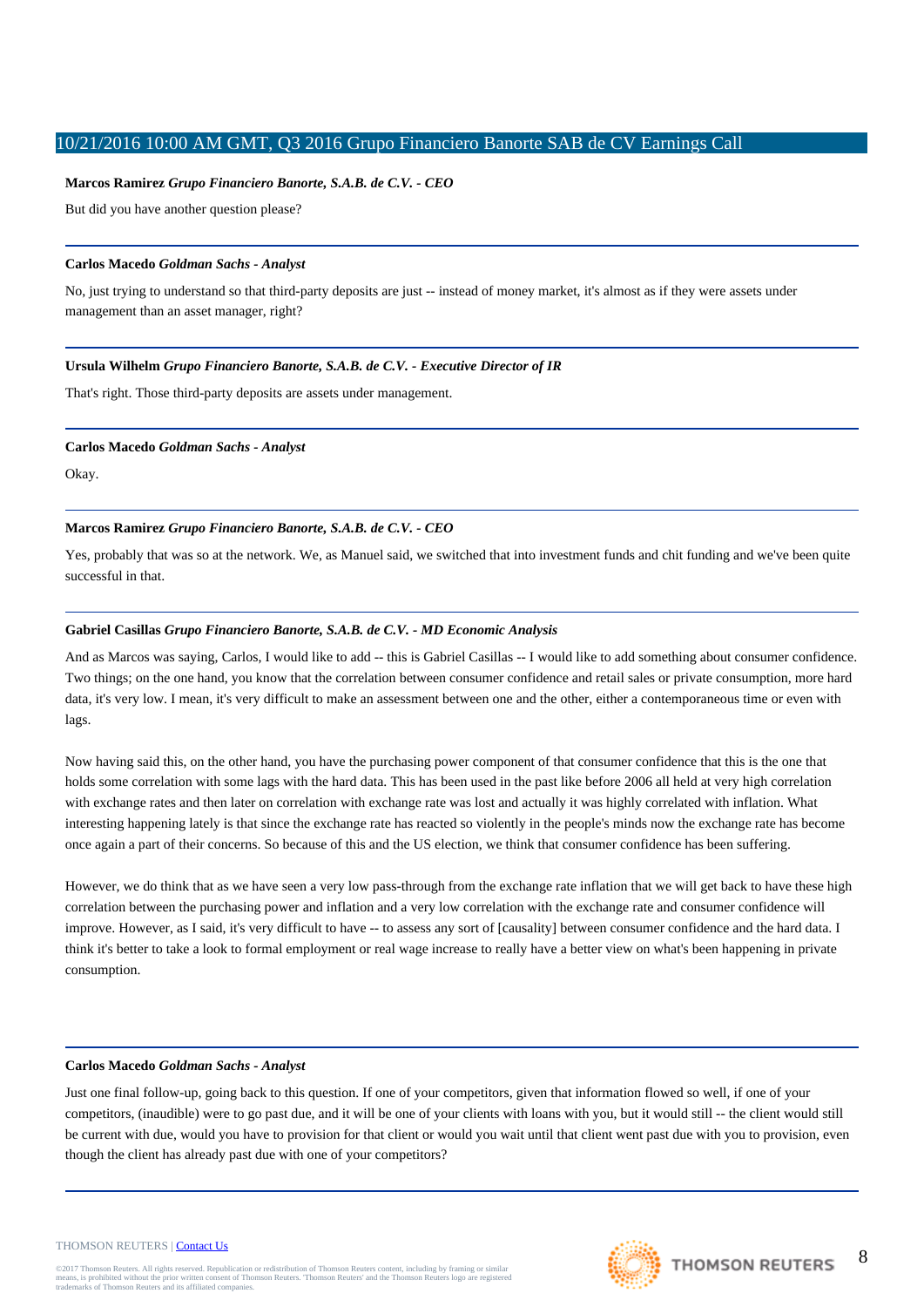# **Gabriel Casillas** *Grupo Financiero Banorte, S.A.B. de C.V. - MD Economic Analysis*

No, it's with you.

#### **Carlos Macedo** *Goldman Sachs - Analyst*

Okay, so there could be a --

# **Gabriel Casillas** *Grupo Financiero Banorte, S.A.B. de C.V. - MD Economic Analysis*

And depending on the product on the other side, but basically it's with you. But that's why you have to monitor and vigilant your clients with you and your clients with other banks on a permanent basis. And in some cases you have to reserve based upon the product and the rules.

# **Carlos Macedo** *Goldman Sachs - Analyst*

Okay, but there wouldn't be any preventive provisions?

# **Gabriel Casillas** *Grupo Financiero Banorte, S.A.B. de C.V. - MD Economic Analysis*

No, preventive provisions, no, as you know we cannot do any general provisions. It has to be a specific.

# **Carlos Macedo** *Goldman Sachs - Analyst*

Okay, all right, perfect. Thank you so much.

# **Operator**

Carlos Rivera, Citi.

# **Carlos Rivera** *Citi - Analyst*

Thanks for the opportunity to ask questions. My first question is regarding credit cards which are growing significantly this quarter. This is very important because this segment had been lagging on the consumer book. So just wondering if you could give us a little bit more color here, what is driving this and if we can expect this high pace to be sustained in the coming quarters?

I remember that Manuel Romo mentioned last time the introduction of cash back product. So wondering if this is helping here and again if the credit card can be catching up with the high levels that we're seeing on other products such as car loans and payroll?

And my second question is related to expenses. We're seeing a strong growth quarter over quarter on this line, mainly driven by personnel. How should we think about expenses for the fourth quarter because they tend to be stronger in the fourth. So just wondering what are the implications for the guidance. Of course, up to now the year-to-year is within the guidance. But if we are seeing the typical seasonality of the fourth quarter OpEx for the full year could end up on the high end of this guidance. Thank you.

# **Marcos Ramirez** *Grupo Financiero Banorte, S.A.B. de C.V. - CEO*

I will start with the expenses. We are committed to at the end of the year clearly between 4% to 6% and we are not moving up that. You see an increase but we will decrease it and we are managing the whole year instead of the quarter. So you will see that for the whole year is normally between 4% and 6% and that's our commitment. And now let me pass to Manuel Romo to add color on the credit card.

#### THOMSON REUTERS | [Contact Us](http://financial.thomsonreuters.com/en/contact-us.html)

@2017 Thomson Reuters. All rights reserved. Republication or redistribution of Thomson Reuters content, including by framing or similar<br>means, is prohibited without the prior written consent of Thomson Reuters. 'Thomson Re means, is prohibited without the prior written consent trademarks of Thomson Reuters and its affiliated comp

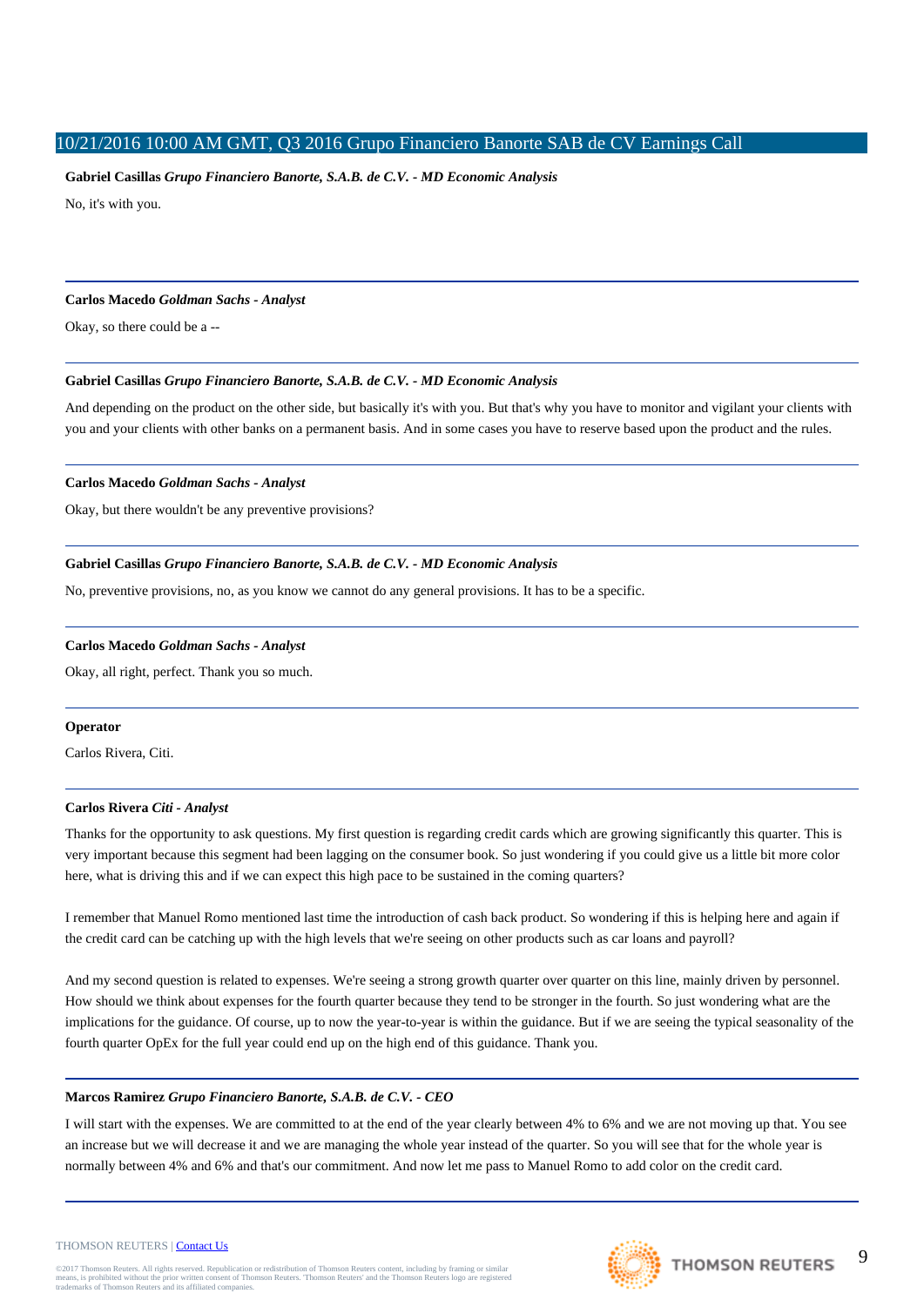# **Manuel Romo** *Grupo Financiero Banorte, S.A.B. de C.V. - MD, Products*

Yes. Thank you, Marcos. Carlos really the driver behind the growth that you are seeing is mostly purchases. The strategy -- purchases and the new product that you mentioned. We launched a new cash-back product, the only cash-back -- full cash back product in the Mexican market and it has been growing very nicely. We are probably around 100,000, 150,000 accounts in that product and really the behavior of the consumer is very nice. But in the overall portfolio the growth that you're seeing is mostly because of promotions, efforts to be more attractive and drive POS purchases.

What we are seeing in the market right now is that also the sales growth is being very healthy. There is a higher number of transactor customers, so people that pay higher percentage of their balances. The portfolio -- that's why you see that the portfolio is behaving very nicely in quality. Sales are growing very nicely in both markets. But the growth of the portfolio in assets is not being as fast as in the past couple of years. So, the strategy behind this is just make the product more attractive to use it, be careful about cash driving the balances and that's basically what we will continue doing.

#### **Operator**

Marcelo Telles, Credit Suisse.

# **Marcelo Telles** *Credit Suisse - Analyst*

Congratulations on the results. I have a couple of questions. I think the first one is more specific one. What was the impact of the FX depreciation in your cost base and also on your fee expenses, because when you look in terms of the currency, I think it depreciated roughly 6% during the third quarter and we're already seeing a depreciation so far of something close to 4%. So, has the depreciation impacted your cost base in some way and could the currency appreciation in the fourth quarter help your OpEx and fee expenses?

And my other question is if you could comment on the -- I think you've done the rollout of the -- into your ATMs, I think you guys are selling products through the ATMs. I remember that was something that was supposed to happen during July. Are you able to sell through all your ATM network? Is that really working the way you guys were expecting because this could be an important source of additional credit growth and fee generation?

# **Marcos Ramirez** *Grupo Financiero Banorte, S.A.B. de C.V. - CEO*

Starting with your second question, we are in an embryotic phase, I will say. So, we are starting to sell our insurance and all these into ATMs, and maybe you can give us some color.

# **Manuel Romo** *Grupo Financiero Banorte, S.A.B. de C.V. - MD, Products*

Sure. Thank you, Marcos. This is Manuel again -- Marcelo Romo again. Marcelo, the strategy is basically a gradual deployment of the functionalities to do multi-vendor sales and engaging throughout the nation. Basically, we're focusing on higher transit ATM with the right population and the right segments. Now, we expect to finish that, as Rafael mentioned, a couple of calls ago according to plan. And really the products that we are selling is right now we're mixing and learning through analytics which is the highest result, highest response rate. So far we have done, as Marcos was mentioning, insurance. We have done some testing credit cards activation line increases, we have done personal loans and payroll loans and the results have been great because honestly customers are loving to have the bank easier and simpler to operate. Obviously this in a learning phase because we are finding which is the right mix of pre-approved customer to send out to ATMs, which is the right mix of in which ATMs you need to do insurance, in which credit, et cetera. But so far the results have been great. So in a nutshell what we are doing is stabilizing the rollout of the functionality of the multi-vendor functionality nationwide, we will do it as planned. And second, as we do that we will learn to be more efficient in doing the analytics and all the segmentation to send this offers to customers.

#### THOMSON REUTERS | [Contact Us](http://financial.thomsonreuters.com/en/contact-us.html)

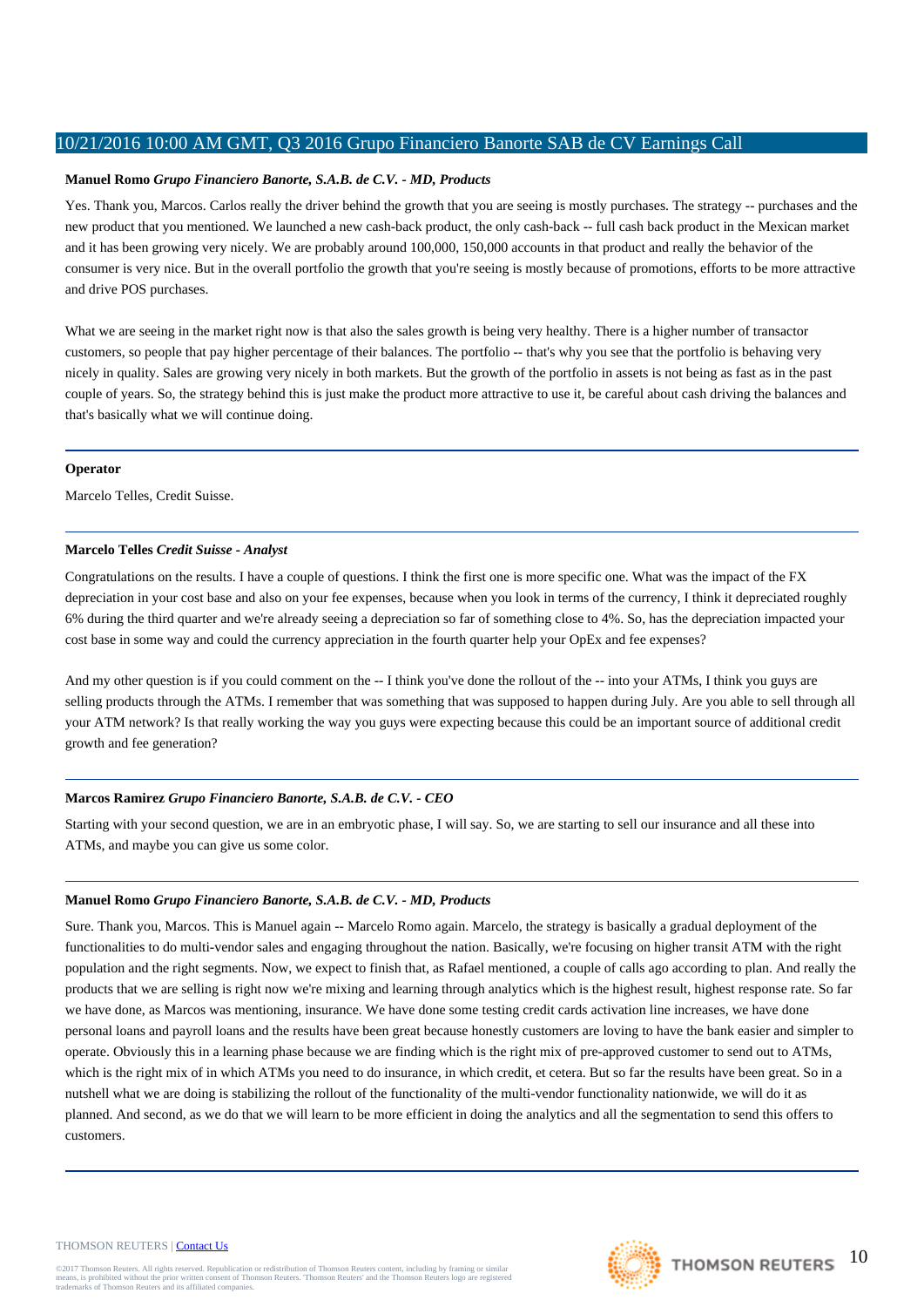# **Ursula Wilhelm** *Grupo Financiero Banorte, S.A.B. de C.V. - Executive Director of IR*

Regarding your question about the FX impact on expenses, it's difficult to give you a specific number as to how much is related to FX, but for example in this quarter, we see an increase of about 3% in expenses that are related to the use of software and licensing which are dollar denominated. Another example is also on the IT front. Amortization of projects in IT, some of them are also denominated in dollars and they went up by about 3% the expense during the quarter. And then there are also that are related to transactionality especially in the POS and credit card businesses where we pay the fees that we pay to the credit card companies are dollar denominated. Here the growth in the quarter is larger partly because of volume, but partly because of FX.

# **Marcelo Telles** *Credit Suisse - Analyst*

I see. Thank you, Ursula. Just one final question if I may. We also saw an increase in the acquisition costs of the insurance business which also explains part of the big jump in fee expenses -- sorry, in the OpEx. And how should we think about it going forward? I mean, is the market turning more competitive, is it becoming more expensive to sell insurance or is there something like isolated that you could see reverse of that in future?

# **Ursula Wilhelm** *Grupo Financiero Banorte, S.A.B. de C.V. - Executive Director of IR*

The increase in the insurance sector the acquisition cost is really not that the acquisition cost is running higher than we expected, it's just that in the accounting when you see the number in that line in addition to the acquisition cost, it also includes the fees that we'll get from the reinsurers based on the reinsurance, the contract that we give them on reinsurance. And if you look at the premiums and if you look at the reinsurer, we have been using less reinsurance because we have been getting out of the largest P&C businesses that you typically reinsure.

So, we have received a lower amount of fees from the reinsurance and that is why the acquisition cost seems like it's going higher, but it's because of the other effect.

# **Marcos Ramirez** *Grupo Financiero Banorte, S.A.B. de C.V. - CEO*

Right. And I will add that -- I mean typically in this market, where we see some competition is not in the front of the acquisition costs. At least that's not what has been happening in the Mexican market. Mainly where you see competition is in the premium side and I have nothing else to add to what just Ursula mentioned.

# **Operator**

German Velasco, BBVA.

# **German Velasco** *BBVA - Analyst*

Thanks for the call. I have one question and it's regarding with the consumer performance. We have seen a lot of contrary signs about the consumer performance in the economy. As you mentioned, we have seen that the product consumption is performing well, but at the same time we are seeing that consumer confidence is decreasing as well as inflation ratio is hiking and also the interest rates. So, can you share with us your thoughts about what do you expect for the industry in the next year for the consumer loan growth and specifically for Banorte?

And in the same line, we have seen that Banamex is coming back to the market and I think it is an important competitor in the consumer loan. So, what do you expect about Banamex coming to the market and whether you expect for consumer loan growth for the next year? Thanks.

# **Marcos Ramirez** *Grupo Financiero Banorte, S.A.B. de C.V. - CEO*

Let me start and then I pass it on. I think it's quite important to understand the Mexican market. What you see is that the large banks, the CD, Banamex, BBVA, Santander, ourself, we have enough scale inside our client base to really see the potential growth on a steady basis without

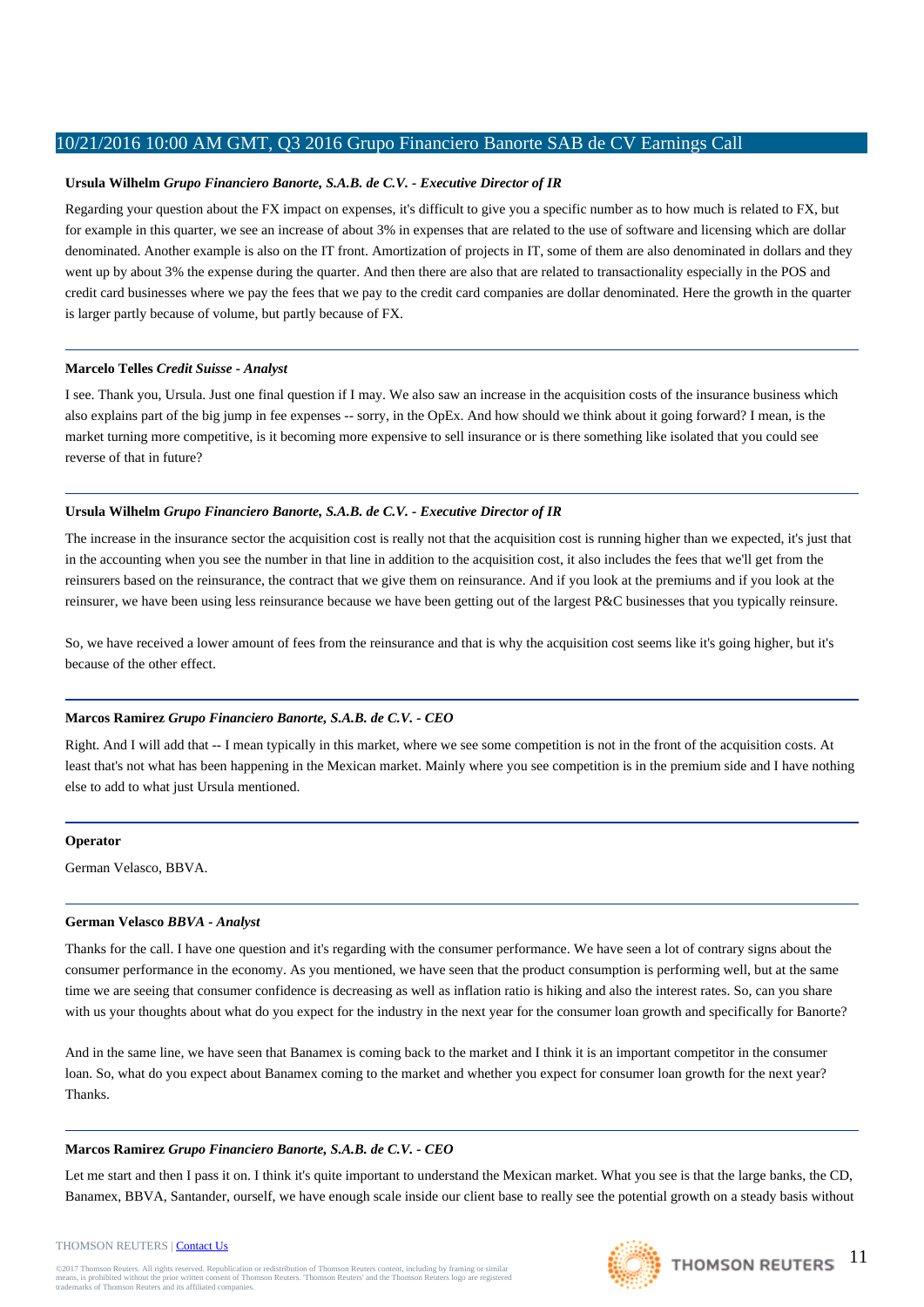going aggressive into the market and poach clients from one to the other. I think that has been the strategy of Banorte and we will continue to do so. So, if we were really looking into an open market, I think that it will be difficult for us to predict the loan growth that we mentioned at the beginning of our 11% to 12% overall loan book. But we will continue to see pretty strong opportunities on the payroll book, to penetrate the payroll book. As Manuel mentioned, credit cards continue to be more attractive to our clients, more and more, and we penetrate our client base.

Car loans continue to be strong and we basically work with the clients that we have. So when we look and we set up the numbers for the budget, we don't think on an open market poaching strategy. So, we really concentrate on what's the pace that we can build the book based upon the clients that we have and the information that is secure and really moving a lot more of pre-authorized credits more and more, instead of being open into new entrants into the book. So that's where we continue to see good growth. The numbers that we mentioned in the past nothing spectacular, but steady and safe.

So that's what we see and we continue to be -- as you know, everybody talks about consumer confidence, but if you look at our retailers, retailers continue to be sound and safe, and auto sales, car loans continue to grow, employment continue to be steady. We monitor that very closely because of the number of payrolls that we have and how active those accounts are.

So, we continue to be confident that we can grow at the pace that we have mentioned in the past two years, and that allow us to really produce the results that are predictable to the market and steady to the market and safe to the market.

# **German Velasco** *BBVA - Analyst*

Okay, Rafael. Thanks a lot. What are your feelings about the sector as a whole for the next year regarding the consumer loan growth? Do you think it's sustainable for Mexican banks to continue increasing at double-digit rates?

# **Rafael Arana** *Grupo Financiero Banorte, S.A.B. de C.V. - CFO/COO*

I think the case would be who has the better analytics and who has the better credit trade risk potential. I think it's a matter of -- because you know the client, you have the information about the client with you and with the other banks. So, it's really basically how good the analytics and how good your value proposition is that the customers stays with you. So I think it's going to be a much more, I would say, a competition about really putting a lot more value into the client hands and going deep into the analytics proposals to really make each of the clients a different proposal based upon his risk, the loyalty to the bank and the potential value that the client has with us.

# **Operator**

Claudia Benavente, Santander.

# **Claudia Benavente** *Santander - Analyst*

Just had two questions. The (technical difficulty) the waiver extending the period of which PEMEX suppliers should (technical difficulty) of course if their performance deteriorates. How has been the performance for this group so far on your book?

# **Marcos Ramirez** *Grupo Financiero Banorte, S.A.B. de C.V. - CEO*

Claudia, could you please -- because there is a lot of noise on the static, on the call. Could you repeat the question to us please?

# **Claudia Benavente** *Santander - Analyst*

Sure, of course. (inaudible) to the waiver where they extended the period on which PEMEX suppliers should be incorporated on the NPL portfolio (technical difficulty). I was wondering how has been the performance with PEMEX suppliers on your portfolio in particular. I mean, how you have seen this book so far, it seems for me that sort of given this waiver it's kind of a way of regulated fee this sector may be

#### THOMSON REUTERS | [Contact Us](http://financial.thomsonreuters.com/en/contact-us.html)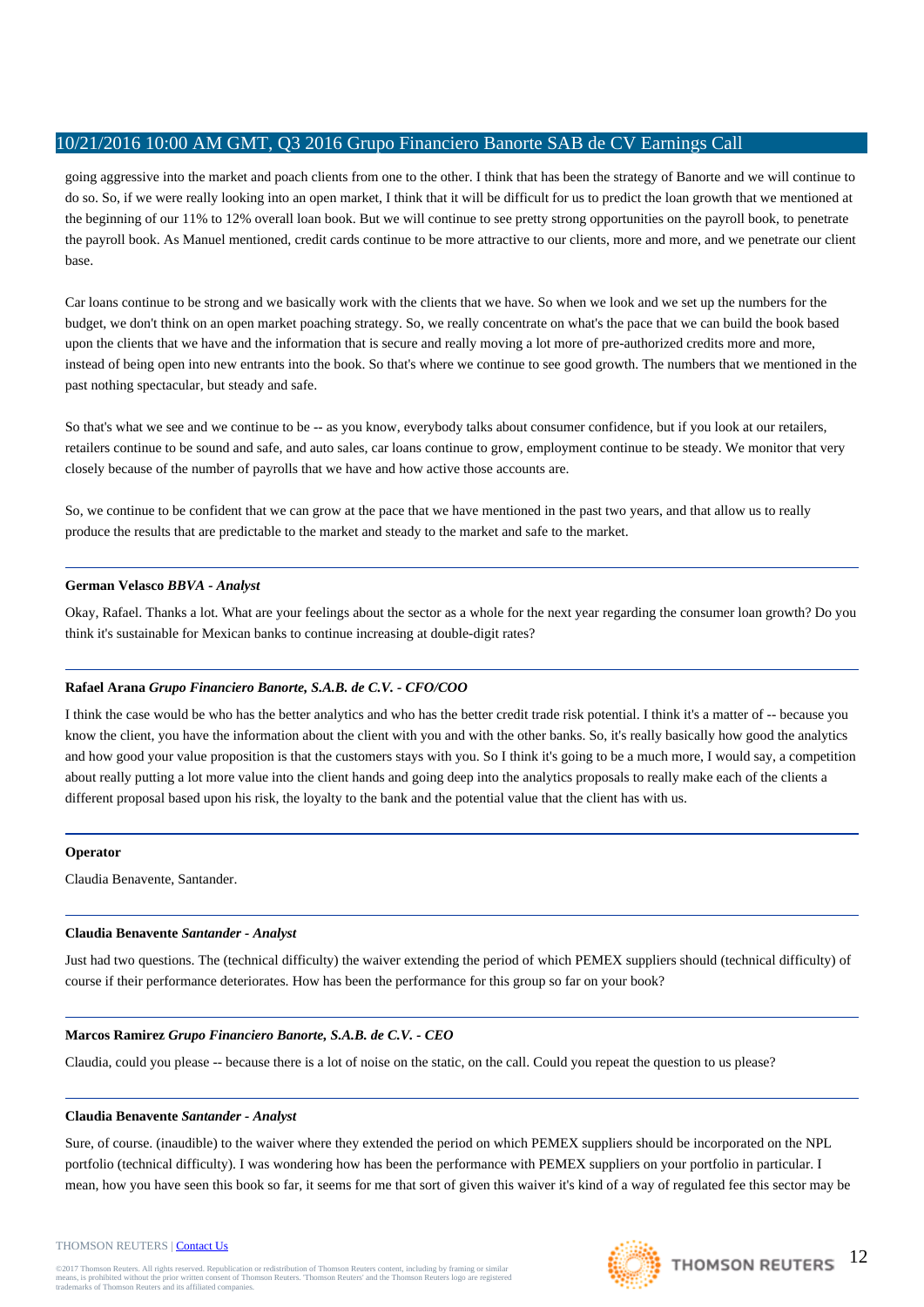to start deteriorating right?

# **Ursula Wilhelm** *Grupo Financiero Banorte, S.A.B. de C.V. - Executive Director of IR*

No. Hi, Claudia. It's Ursula. The waiver that you mentioned is not to the supplier. It's loans to individuals, mainly consumer loans that are in the areas where PEMEX has its operation. If the individual wants to, because it's having difficulty to pay or has lost his job of anything, the person can come to the bank in which it has the debt and the bank can restructure the loan with some facilities under reserving fees. This is something that -- it is the regulation is clearly we have disclosed in our quarterly release what the regulation is about and we also have disclosed that we have -- at this quarter, we have no outstanding debt that has been restructured on under this provision.

# **Claudia Benavente** *Santander - Analyst*

Okay, great. Thank you. And my second question is regarding the government book. It seems like the loan growth (technical difficulty) this year. I was wondering what are you expecting for next year since (technical difficulty) financial discipline law is going to be enacted at the beginning of 2017, [However] several opportunities are going to be introduced. So I was wondering how you feel about the growth in that segment? Thank you.

# **Carlos Martinez** *Grupo Financiero Banorte SAB de CV - MD, Retail Banking*

Hi, Claudia, this is Carlos Martinez, Head of Retail Banking. Regarding government portfolio, we feel very confident the way we are at the moment. We don't expect a big growth in government portfolio. We've been growing for the past two years. This year is going to be more in the line between 3% and 5% growth year to year and we expect next year to be growing in a pace next to 10%, but not more.

And I would say exactly we (inaudible) and only two clients and the decrease is there. So, we are moving in the right direction. And next year we will recover these client, but business as usual. So, it should be around 10% as we said.

# **Operator**

Enrique Mendoza, Actinver.

# **Enrique Mendoza** *Actinver - Analyst*

Thank you for taking my questions. I have four questions, if I may. The first one is related to the fast pace of deposit growth in demand deposits in the non-interest-bearing deposits. How can it be explained and how can it be sustained in coming quarters? And my second question is related to the increase in Solida's project. If you could give us a further disclosure about those projects.

My third question is related to the increase in the expected loss and the non-expected loss. And my fourth question is related to the tax effect, increase in the personnel expenses in the quarter. Could you bring us more color about those features?

# **Manuel Romo** *Grupo Financiero Banorte, S.A.B. de C.V. - MD, Products*

Yes, Enrique, this is Manuel Romo. Regarding the deposit growth, what we are -- in the past years, what we have worked a lot on is on the quality of the new accounts of deposits and we are being more focused regarding specifical individual new accounts which is the minimum balance and that's number one, regarding the quality of deposit. We're being stricter not just to open new accounts, but to open better accounts. Now, that is coupled with the strategy of segmentation and pricing that we have been executing in the past 18 months in up-scale segment, the preferred segment, (inaudible) segment and this year we did that in the personal segment.

The strategy basically weighs the fee of an account depending on the average balance and number two number of transactions of the debit card. That has brought a lot of quality and higher balances, probably between 10% and 15% higher balances on our DDA -- our deposit accounts. So, really when you multiply that times the number of customers that we have in those segments, the results have been very, very

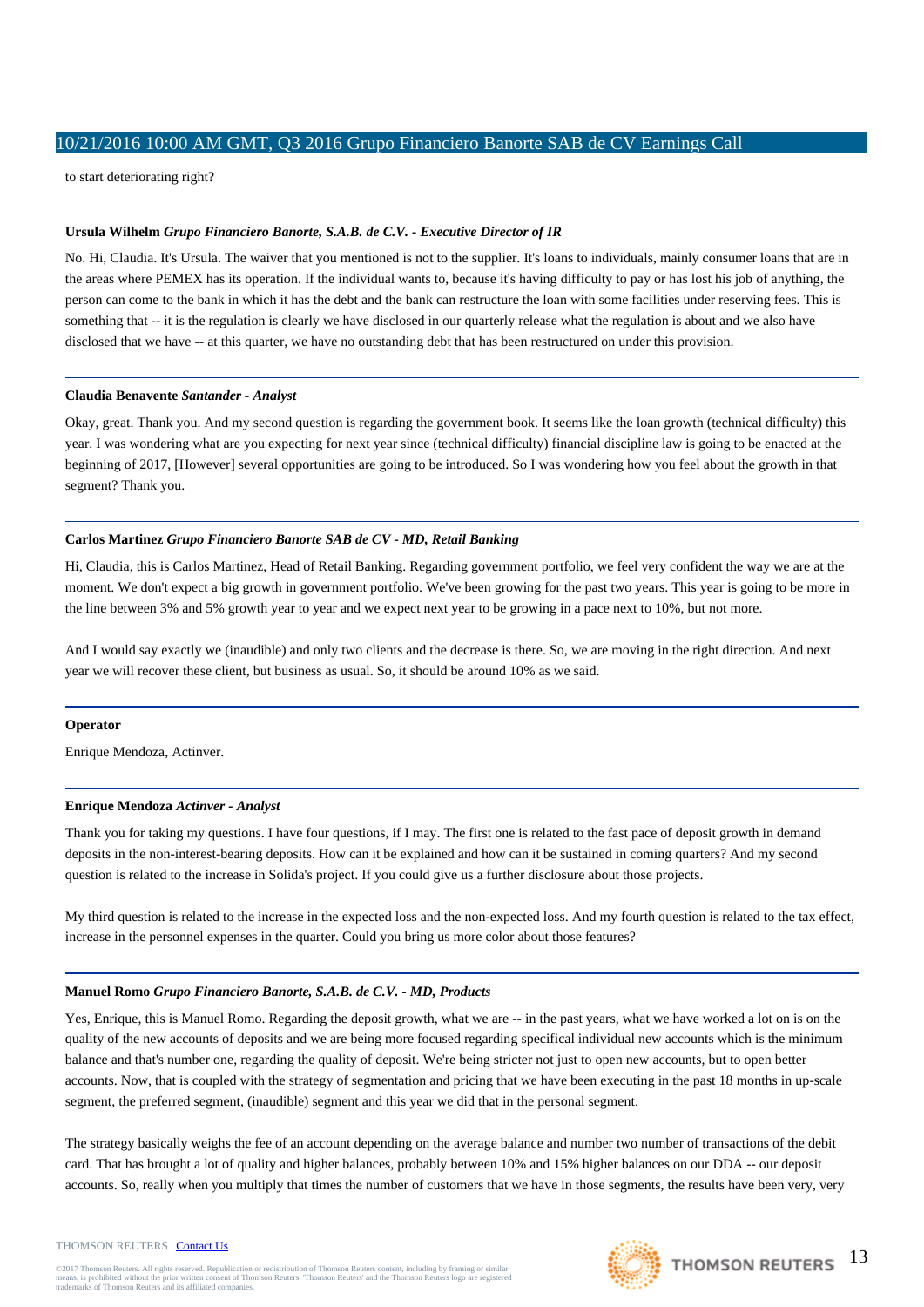good. So, in a nutshell, it's more transaction, better pricing, which is pricing aimed at increasing average balances, that's basically the strategy.

# **Marcos Ramirez** *Grupo Financiero Banorte, S.A.B. de C.V. - CEO*

The second one is about the Solida pieces. You will continue to see that number move in the next quarters, because as you know Solida used to invest in projects and those companies were on a standby basis. So, now that those companies are coming alive, this project starts to move and Solida becomes again active in those projects that have been restarted. So, you will continue to see some movement in that numbers in the coming quarters.

The next one is expected loss. Could you be more specific about what you want to know about the expected loss and non-expected loss?

# **Enrique Mendoza** *Actinver - Analyst*

Of course. Although the loan portfolio has been accelerating recently, we have seen healthy asset quality figures about the non-performing loans index and cost of risk. However, the ratio of expected loss and non-expected loss have been increasing slightly. And I don't even know if it is more related broadly to mix or if you see higher risks in each of the product line. Could you elaborate more about those?

# **Rafael Arana** *Grupo Financiero Banorte, S.A.B. de C.V. - CFO/COO*

Yes, let me start and I will ask Guillermo to complement. It's related -- remember that based upon the expected loss methodology that there has been the -- also remember there was a change in the waiting process on the credit cards at the beginning of the year. So that's related to a high growth portfolio. It's also related of the mix. To be honest, we haven't seen anything different of what we expect on the -- that's why we continue to be confident about the cost of risk that we produce to the market. But Guillermo has -- if you want to complement on that a bit?

# **Guillermo Chavez** *Grupo Financiero Banorte, S.A.B. de C.V. - Chief Risk and Credit Officer*

Sure. Basically we expect for Banorte that our -- excuse me, maybe I am too far from the mic -- the expected loss is 2.3% and un-expected loss is 3.4%. Both are a consequence of the growth in loan book. Before they were 2.2% and 3.4% in the last -- in the second Q of 2016. And as we grow our portfolio, these numbers kind of tried to run in parallel at different levels, but basically the equity we are using for the non-expected loss has been growing and therefore we have the risk profile and risk definition on how our portfolio is performing.

#### **Enrique Mendoza** *Actinver - Analyst*

Then if it is something recurring that we can continue to see in next quarters, those increases in expected and non-expected loss could bring higher cost of risk?

# **Guillermo Chavez** *Grupo Financiero Banorte, S.A.B. de C.V. - Chief Risk and Credit Officer*

Basically they will be reflecting a portfolio growth. With every new loan that you give, you need to quantify the amount of expected loss that is embedded in the product you are looking. And also it has a non-expected loss piece that you cannot just do one. You have to do both for every portfolio and for every loan you make in that portfolio.

#### **Enrique Mendoza** *Actinver - Analyst*

Therefore if the expected loss is increasing the fear to cost of risk could also be increasing?

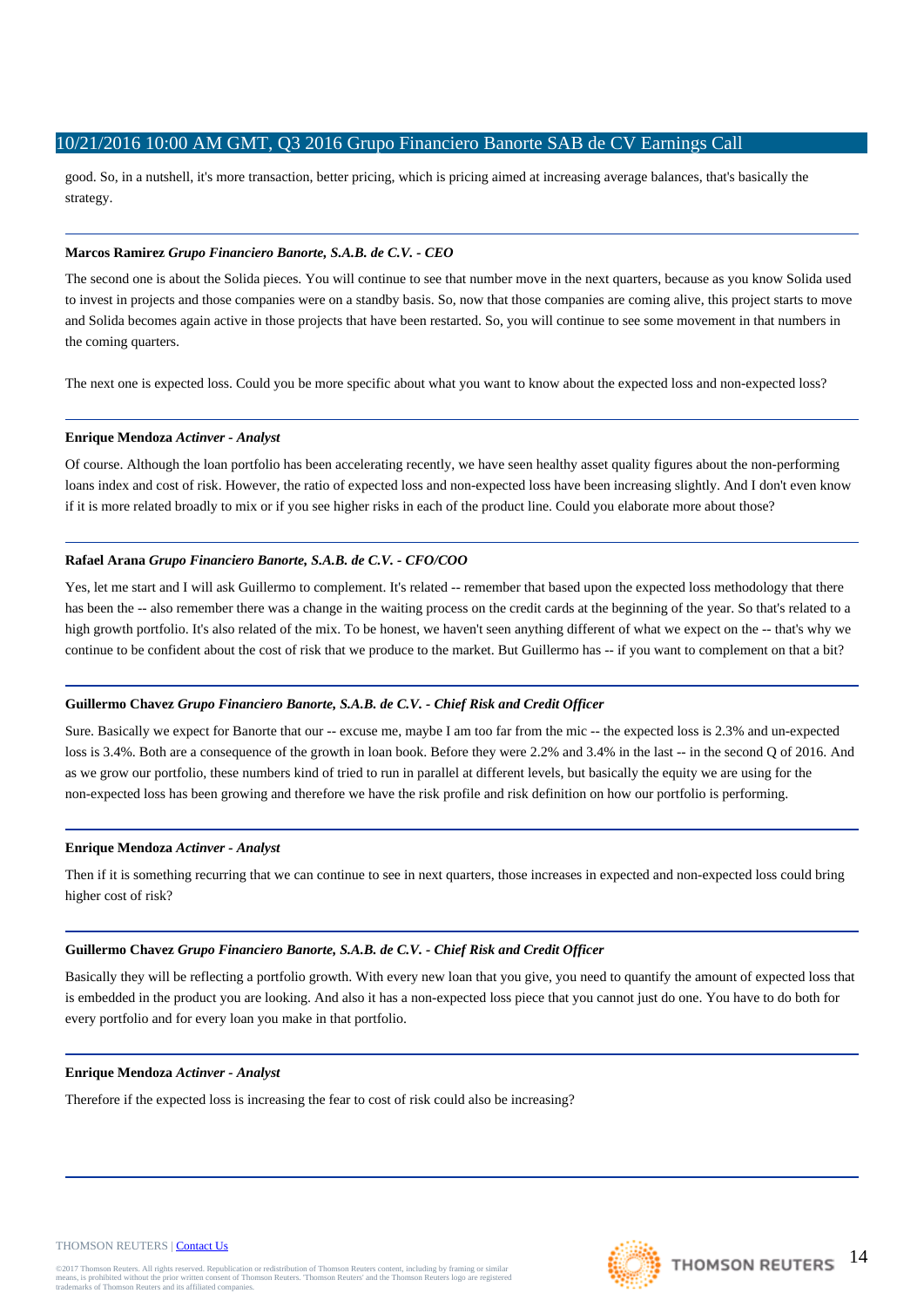# **Marcos Ramirez** *Grupo Financiero Banorte, S.A.B. de C.V. - CEO*

No, I think what Guillermo mentioned is that's why we set up the loan book growth at the pace that if we exceed the pace of the loan book, then you will see a higher expected loss because of the provision methodology that's due to unexpected loss. If we stay at the levels of growth that we have seen that cost of risk will stay where we are seeing 2.2% to 2.4%. If we accelerate the loan book and the loan growth then we have to change the expected loss and the non-expected loss because based upon the mix and the loan growth then you have a different number. But the numbers that we provide to the market are the numbers based upon the loan growth that we currently have.

### **Enrique Mendoza** *Actinver - Analyst*

Okay. Thank you.

# **Marcos Ramirez** *Grupo Financiero Banorte, S.A.B. de C.V. - CEO*

The other part is you said about the tax effect, could you please specifically read what part of the tax effect?

### **Enrique Mendoza** *Actinver - Analyst*

Yes, in the personnel expenses, in the sales, general, and administrative expenses there have been an increase and some of the increase is explained in the earnings press release as something related with taxes or contributions related with the salaries of the employees or at least that's what I --

# **Ursula Wilhelm** *Grupo Financiero Banorte, S.A.B. de C.V. - Executive Director of IR*

Yes, it's related to the social security and tax contributions that we have to make to the tax authority based upon the personnel expenses that we have. It's just that for the quarter they were larger than the previous quarters, but they are within, say, the annual expenses that we expect to have on personnel. It's nothing really out of the ordinary.

#### **Operator**

Carlos Gomez, HSBC.

### **Carlos Gomez** *HSBC - Analyst*

Congratulations on the results. Two questions, the first one is if you can give us the guidance for your expected tax rate for the coming year, 2017-2018? Second, I want to ask you about your subordinated debt issuance that you did this quarter, you got a price of 5.75%, did you swap that back into peso and so at what rate or did you keep it in US dollars? And if you need to -- if you did what we should expect in terms of subordinated debt for now or you expect to continuing on issuing in the future? Thank you.

#### **Carlos Martinez** *Grupo Financiero Banorte SAB de CV - MD, Retail Banking*

First, the guidance on tax ratio, we will give you the full guidance in next conference in January, but we are aiming to close to 30%. We're not playing in there. So you will see a 30% tax guidance. The bonds that we issue to the market stays in dollars.

### **Carlos Gomez** *HSBC - Analyst*

So, this will be a dollar liability at 5.75% over next 10 years until it is callable, right?

#### THOMSON REUTERS | [Contact Us](http://financial.thomsonreuters.com/en/contact-us.html)